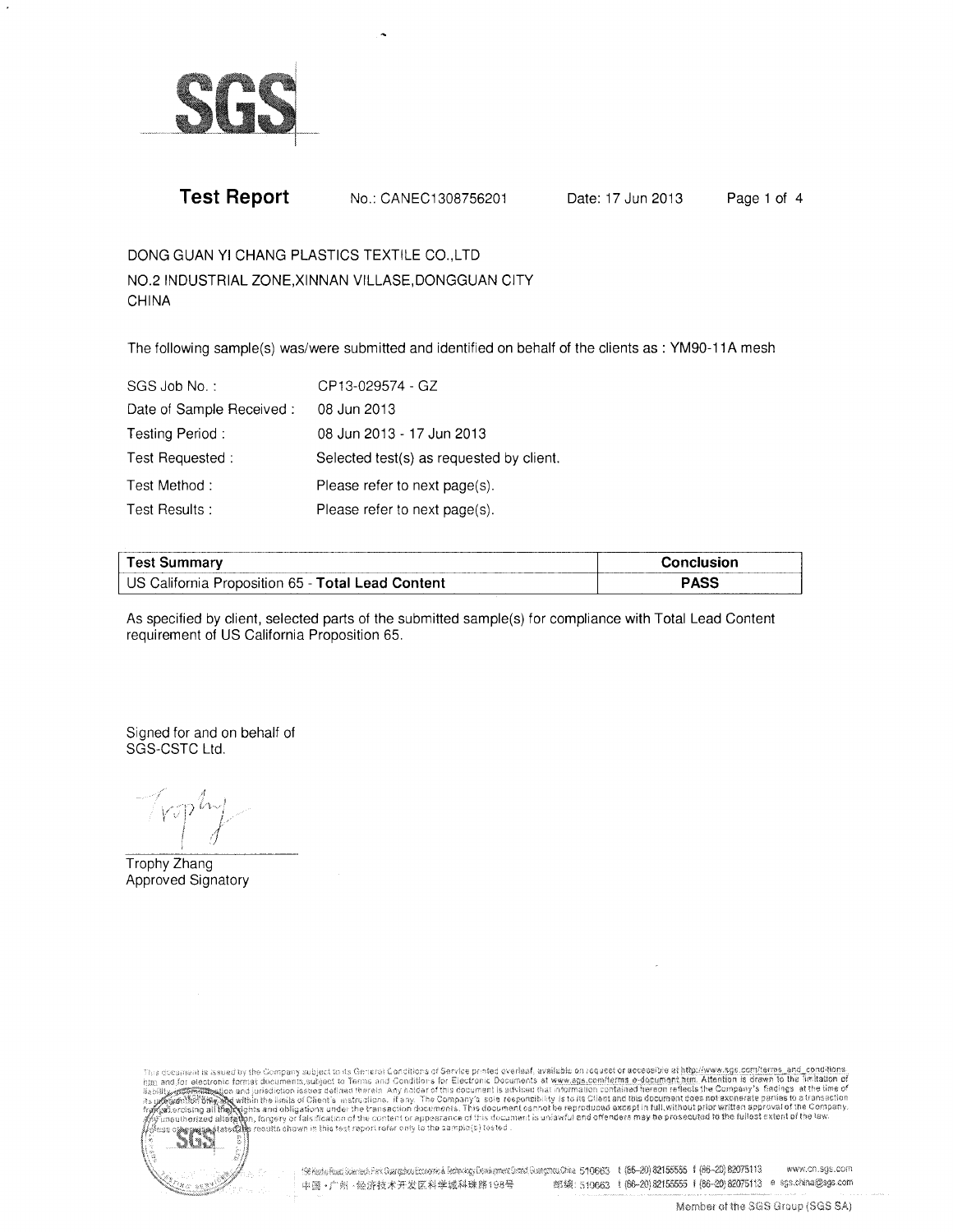

No.: CANEC1308756201

Page 2 of 4

**Test Results:** 

**Test Part Description:** 

### **Component list:**

| Specimen No. | <b>SGS Sample ID</b> | <b>Description</b> |  |
|--------------|----------------------|--------------------|--|
|              | CAN13-087562.001     | Black plastic silk |  |
|              | CAN13-087562.002     | Black material     |  |

Remarks:

- $(1)$  1 mg/kg = 1 ppm = 0.0001%
- (2) MDL = Method Detection Limit
- (3)  $ND = Not detected (< MDL)$
- $(4)$  "-" = Not Regulated

### **Total Lead Content (Textile material)**

Test Method: With reference to CPSC-CH-E1002-08.1. Analysis was performed by ICP-OES.

| Comment   |             |       |     | Pass       | Pass       |
|-----------|-------------|-------|-----|------------|------------|
| Lead (Pb) | ma/ka       | 100   |     | ND         | ND         |
| Test item | <u>Unit</u> | Limit | MDL | <u>001</u> | <u>002</u> |

The limit is referenced to the requirement as stated in County of San Francisco Superior Court, Notes: CGC-08-476552 and CGC-11-508435.





ee Co. Co. BM Kada Road Scienkon Part Guangdon Economic & Rohnsby Development District Guangcoul China, 510663 1 <mark>(86–20) 82155555 1 (86–20) 8207</mark>5113 www.cn.sgs.com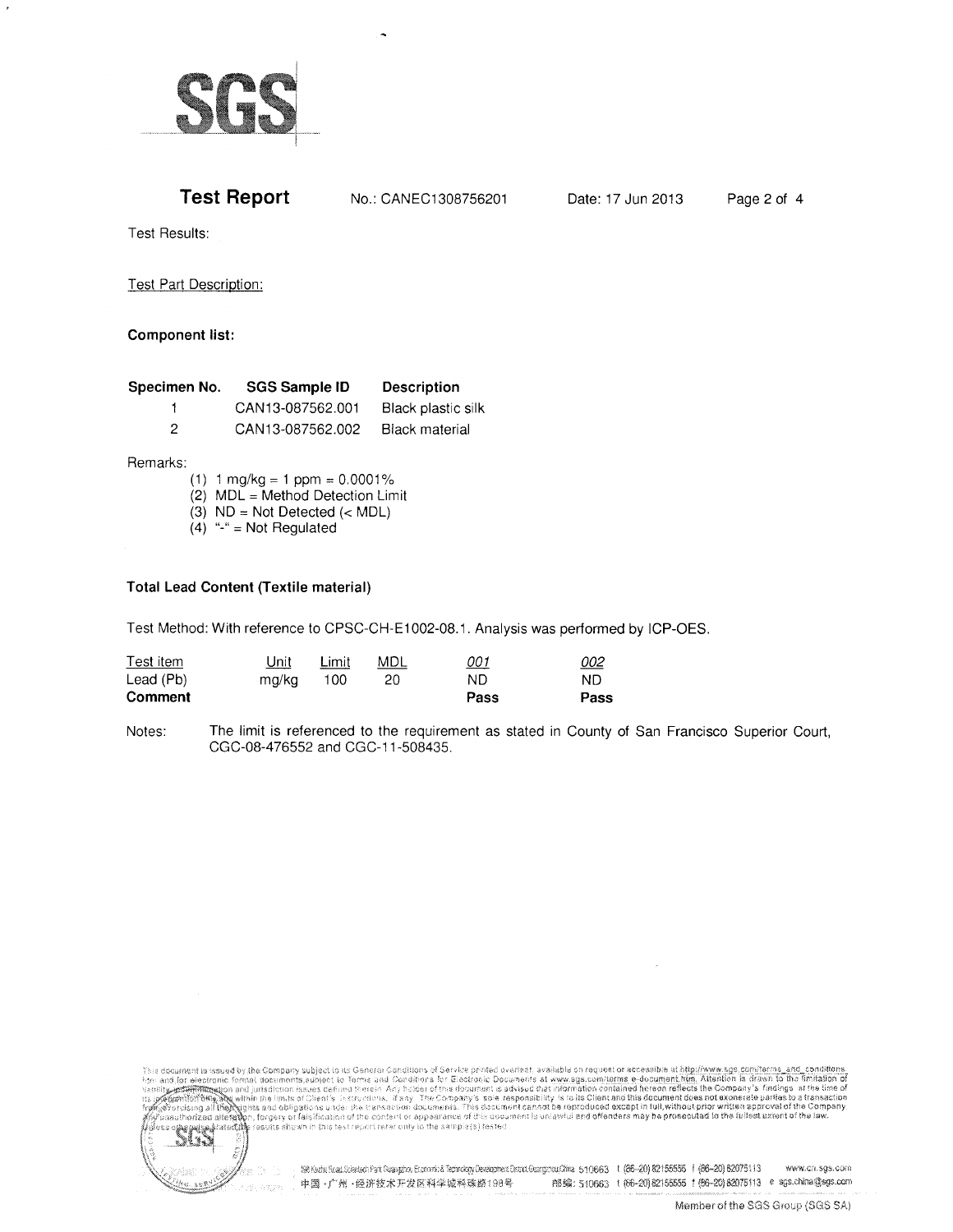

No.: CANEC1308756201

# **ATTACHMENTS**

## **Elementary Testing Flow Chart**

1) Name of the person who made testing: Bella Wang

2) Name of the person in charge of testing: Adams Yu



The decument is issued by the Gompany subject to its General Conditions of Service printed overteat, available on request or accessible at http://www.ags.com/ferms\_and\_conditions.<br>html: and for sectronic farmat documents,e



198 Kezte Read Scientech Park Guangzhou Economic & Technology Deseizpower Distrut Guangcrea (Dire 510663 1 (86-20) 82155555 f (86-20) 82075113 www.ch.sgs.com 邮编: 510663 t (66-20) 82155555 f (86-20) 82075113 e sgs.china@sgs.com 中国·广州·经济技术开发区科学城科珠路198号